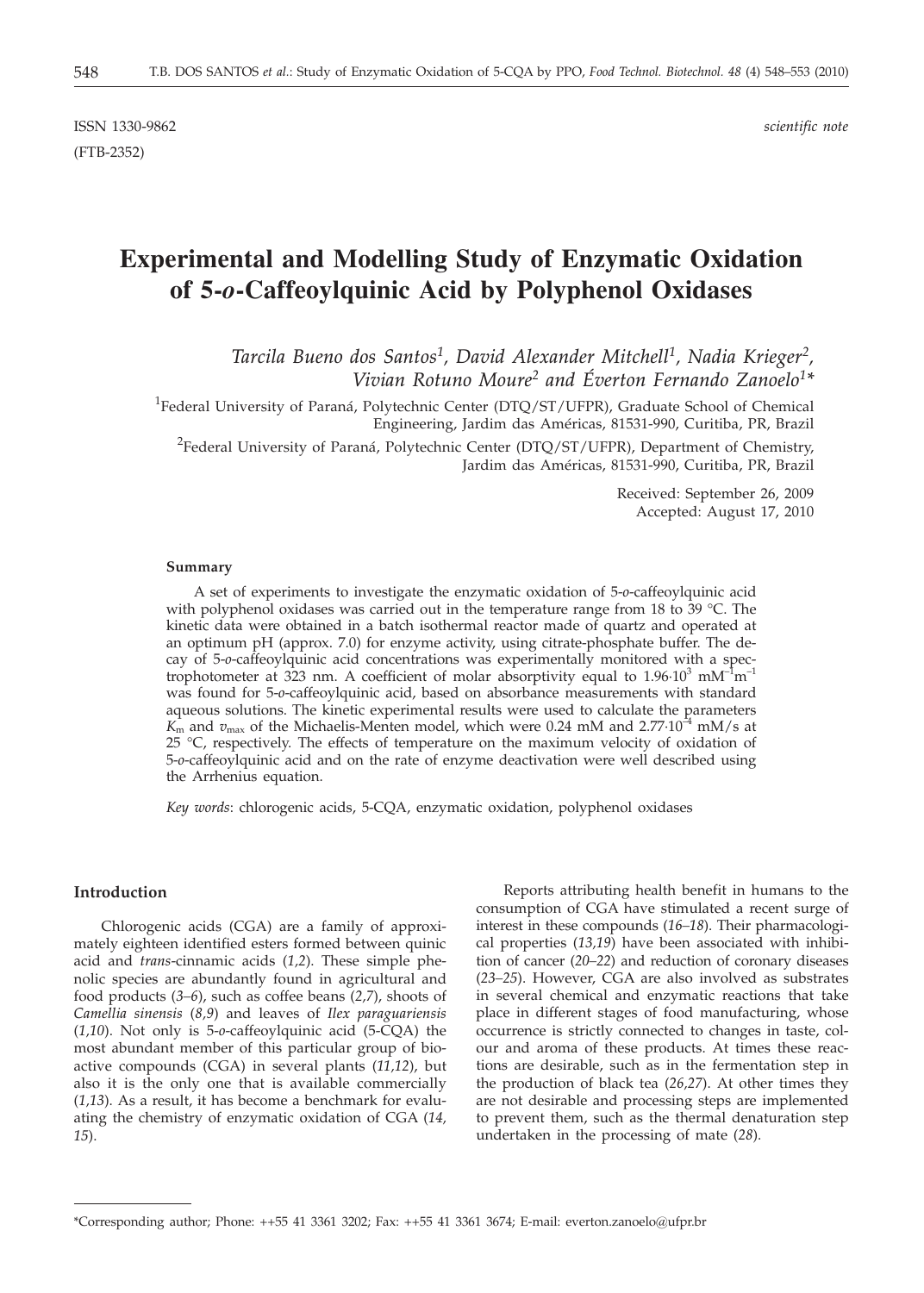In spite of the importance of enzymatic reactions involving CGA in the presence of polyphenol oxidases (PPO) and oxygen, the kinetics of oxidation of these substances is poorly studied (*14,15,29,30*). The effects of pH (*16,31*) and temperature (*32*) on the activity of PPO have been experimentally examined, but the optimum pH and the thermostability of PPO depend on the source of the enzyme and on the substrate used for the assay (*30*). Some mechanisms for the enzymatic oxidation of CGA, as well as simplified kinetic models, have been proposed (*14–16,30,33–37*), but further investigation is necessary.

In this framework, the main aim of this study is to obtain experimental results for the decay of 5-CQA concentration in an isothermal batch reactor operated at different temperatures. The influence of pH on enzyme activity was also examined in order to carry out the kinetic experiments at the optimum value of this variable. A simple theoretical model, incorporating Michaelis-Menten kinetics and enzyme deactivation, was proposed to describe the 5-CQA profiles obtained.

## **Material and Methods**

#### *Experiments*

5-o-caffeoylquinic acid ( $M(C_{16}H_{18}O_9)$ =354.3 g/mol, purity 98 %, lot 096K1722) and polyphenol oxidase (5370 U/mg solid, lot 076K7034) used in all the kinetic experiments were purchased from Sigma-Aldrich (St. Louis, MO, USA). The same reagents were used in the analytical assays to determine the coefficient of molar absorptivity for 5-CQA and to estimate the enzyme activity over the pH range from 3 to 7. In all these experiments the absorbances of aqueous solutions of 5-CQA were recorded in a spectrophotometer (FENTO 700 PLUS) at controlled temperature and 323 nm, the absorption peak of the substrate. Sample solutions were monitored in cuvettes made of glass with a volume of  $10^{-2} \times 10^{-2} \times 0.025$  m<sup>3</sup>.

The calibration curve of absorbance against substrate concentration was obtained with 5-CQA dissolved in ultrapure water. The kinetic assays were done with a mixture of PPO and 5-CQA in a citrate (0.1 M) phosphate (50 mM) buffer, this buffer being recommended for the pH range from 2.6 to 7.0 (*14*), within which the maximum catalytic action of PPO is often found (*16,38– 43*). Chemical interaction between the buffer and the substrate in the absence of enzymes was checked at the optimum pH for enzyme activity.

The experiments to determine the activity of PPO as a function of pH took place at constant temperature  $(25 \text{ °C})$ , enzyme concentration (0.02 kg/m<sup>3</sup>) and substrate concentration (0.057 mM). The absorbances of 5-CQA solutions were monitored at 323 nm and recorded for about 1800 s at 10 s intervals. A polynomial equation was fitted to the resulting profile for decrease in 5-CQA. The derivative of this equation, in  $\mu$ mol/min, at zero time, defines the initial rate of substrate oxidation. The relative enzyme activity is the ratio of substrate consumption rate to the same variable at the optimum pH.

The kinetic experiments were carried out at different temperatures, but with PPO maintained at  $0.016 \text{ kg/m}^3$ and the initial concentration of 5-CQA kept at 0.045 mM. Under these conditions the absorbances of 5-CQA solutions were also monitored at 323 nm at different temperatures, for 600 s in time steps varying between 15 and 30 s. A total of 28 measurements of 5-CQA concentrations were performed for each temperature.

#### *Theoretical considerations*

The Michaelis-Menten rate equation, with a term taking into account first order enzyme deactivation (*44*), was fitted to the profiles for 5-CQA consumption:

$$
-\frac{d[5-CQA]}{dt} = \frac{v_{\text{max}}e^{-k_d t}[5-CQA]}{K_{\text{m}}+[5-CQA]}
$$
 / 1/

This model assumes the absence of enzyme inhibition and a constant oxygen concentration.

Eq. 1 is a first order ordinary differential equation, the analytical solution to which is an algebraic expression represented by Eq. 2, which is explicit in the variable *<sup>t</sup>*, but implicit in [5-CQA]:

$$
t = \frac{-1}{k_{\rm d}} \ln \left\{ 1 + \frac{k_{\rm d}}{v_{\rm max}} \Big[ K_{\rm m} \ln(X) + [5\text{-CQA}]_{\rm o}(X-1) \Big] \right\} \qquad /2 /
$$

The three kinetic parameters were estimated by fitting Eq. 2 to the experimental profiles obtained at each of the four investigated temperatures. Fitting was done using the simplex method of optimization (*45*) and was based on an objective function that minimized the sum of the absolute squared differences between experimental and calculated reaction times, with the dimensionless concentrations of 5-CQA being considered as the independent variable. The analysis yielded separate values of  $k_d$  and  $v_{\text{max}}$  for each temperature. The linearized Arrhenius equation was then applied to correlate the values of these two parameters with temperature. In both cases, the least-square method was applied for linear regression.

## **Results and Discussion**

The dependence of the concentration of standard 5-CQA solutions on light absorption was well described by a straight line with an intercept equal to zero, which is in agreement with the Beer-Lambert equation (*15*). A coefficient of molar absorptivity for 5-CQA equal to  $1.96 \cdot 10^3$  mM<sup>-1</sup>m<sup>-1</sup> was calculated as the inverse of the slope of this line, divided by the light pathlength through the solution. This value is almost the same as the values reported in the literature for similar investigations involving the same substrate (*46*).

Fig. 1a shows that the coefficient of molar absorptivity of 5-CQA is not affected by pH over the range from 3 to 7. The absorbance of these solutions remained constant over time, indicating that 5-CQA is stable in this buffer. On the contrary, when sodium phosphate buffer was used, a yellow colour formed over time, indicating reaction of the 5-CQA. This buffer had been used by previous workers (*47*), but appeared not to be suitable.

The effect of pH on relative enzyme activity is shown in Fig. 1b. The optimum pH was close to 7, agreeing with previous results involving PPO and 5-CQA (*15,30, 35*). As has been reported previously, the activity drops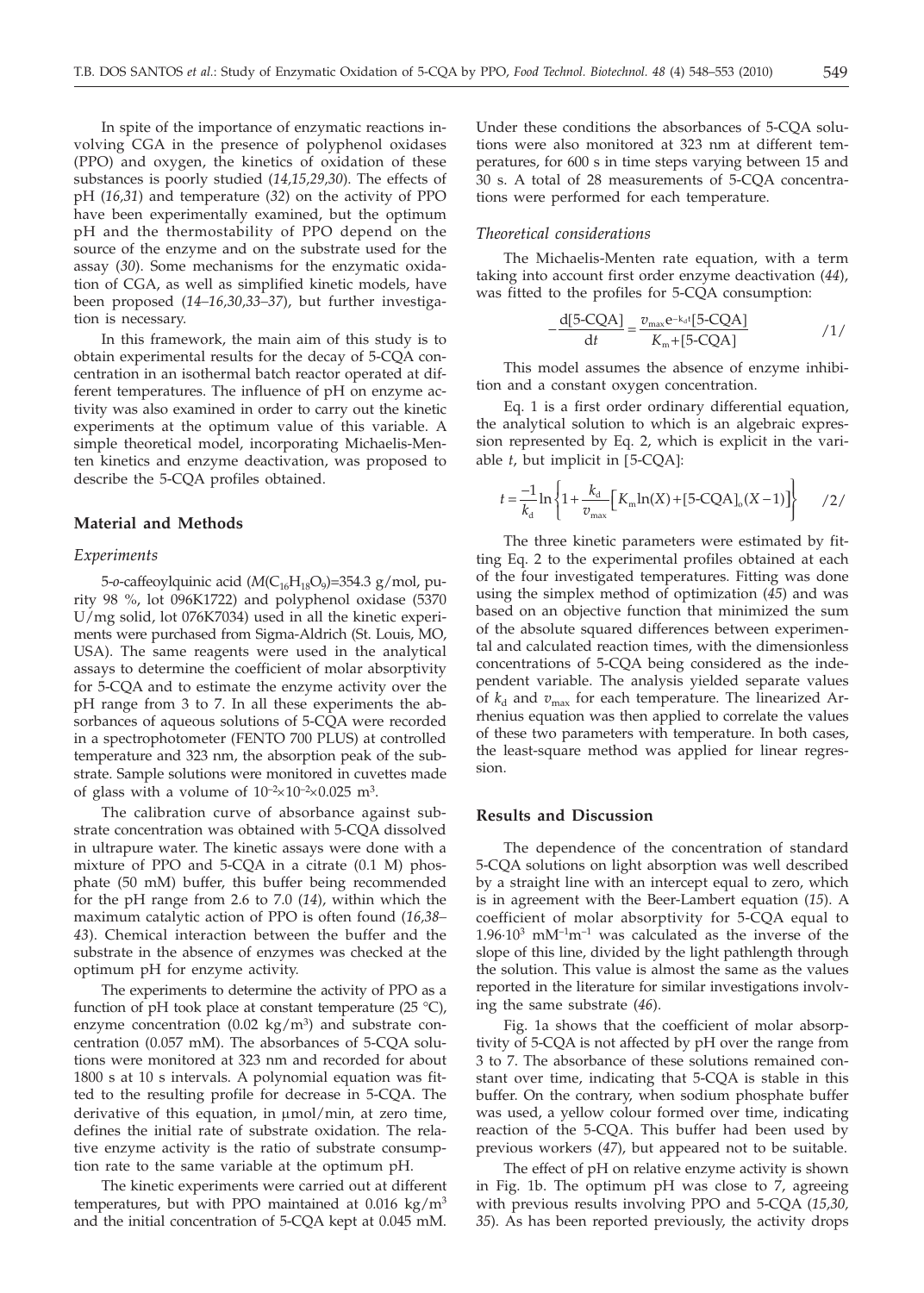

**Fig. 1.** Effect of pH on the absorbance of 5-CQA in citrate phosphate buffer (a); relative activity of PPO at different pH (b). Symbols=experimental results, solid line=literature (*29*), dashed line=literature (*32*)

off quickly as pH is decreased, reaching very low values around pH=4 (*29,32*). Residual activity below pH=3 has been reported (*14,32*).

As the linearized plot in Fig. 2 shows, the dependence of the deactivation constants and maximum velocity on temperature was well described by the Arrhe-



**Fig. 2.** Influence of temperature on the enzyme deactivation constant (a) and on the maximum velocity of substrate oxidation (b). Symbols=tuned parameters, solid line=Arrhenius equation

nius equation. Eqs. 3 and 4 are the algebraic expressions from which the straight lines shown in Figs. 2a and 2b were obtained, respectively:

$$
k_{\rm d} = 2.628 \times 10^{13} \exp\left(\frac{-11352}{T}\right) \tag{3}
$$

$$
v_{\text{max}} = 2.403 \times 10^9 \exp\left(\frac{-8878}{T}\right) \tag{4}
$$

Eq. 3 reveals that the activation energy for the thermal denaturation (*i.e.*  $E_d$ ) of the PPO that was used is about 94.4 kJ/mol (*i.e.* 11352-8.314 J/mol). Values of  $E_d$ are of the order from 170 to 400 kJ/mol for many enzymes (*44*), which means that PPO, with such a low value, is a thermolabile enzyme. The few results that have been reported for PPO confirm low deactivation energies: PPO from yacon roots (*30*), grape juice (*48*) and pineapples (*49*) presented values of approx. 93.7, 83.5 and 80.2 kJ/mol, respectively. The most important practical property of an enzyme with low heat resistance is that enzyme deactivation steps within food manufacturing processes should not consume large amounts of energy, such as contrarily observed in the mate industry (*28*). The implications of the results in terms of appropriate temperature-time treatments for mate processing will be discussed below.

Fig. 3 presents the results for oxidation of 5-CQA over the range from 18 to 39 °C. This figure shows that the kinetic model was always able to represent the experimental results correctly. This is a strong evidence for the reliability of the suggested approach for modelling enzymatic oxidation of 5-CQA with PPO. The absence of experimental runs at different initial substrate concentrations is not typically observed in enzymatic studies because it usually constitutes a primary step for modelling these kinds of catalytic reactions. However, our simplified approach to modelling the oxidation of 5-CQA does not require initial rate data.



**Fig. 3.** Experimental (bars) and calculated (solid lines) decay of 5-CQA in the presence of PPO at 18 (a), 25 (b), 32 (c) and 39 °C (d). Error bars define the confidence in the dimensionless concentration of 5-CQA for a 90 % level of probability

The influence of considering enzyme deactivation within the kinetic model is shown in Fig. 4, which compares the best fits of two models: the model that takes enzyme deactivation into account in the manner shown in Eq. 1 and another model in which deactivation is not considered (in which case the exponential term in the numerator of Eq. 1 is set to unity). Only the results at 32 and 39 °C are reported, since at these temperatures the rate of enzyme deactivation is greater, which makes the difference between Figs. 4a and 4b more evident. The region denoted as  $\alpha$  in Fig. 4a shows that when a zero rate of PPO is assumed, the model overestimates the disappearance of 5-CQA at longer reaction times (*i.e.* at low values of  $[5-CQA]/[5-CQA]_0$ . An almost constant slope is also noticed in the kinetic curves under the conditions of simulation that neglect the decrease of enzyme activity. The consequence of it is the absence of the typical transition between the constant-rate and falling-rate pe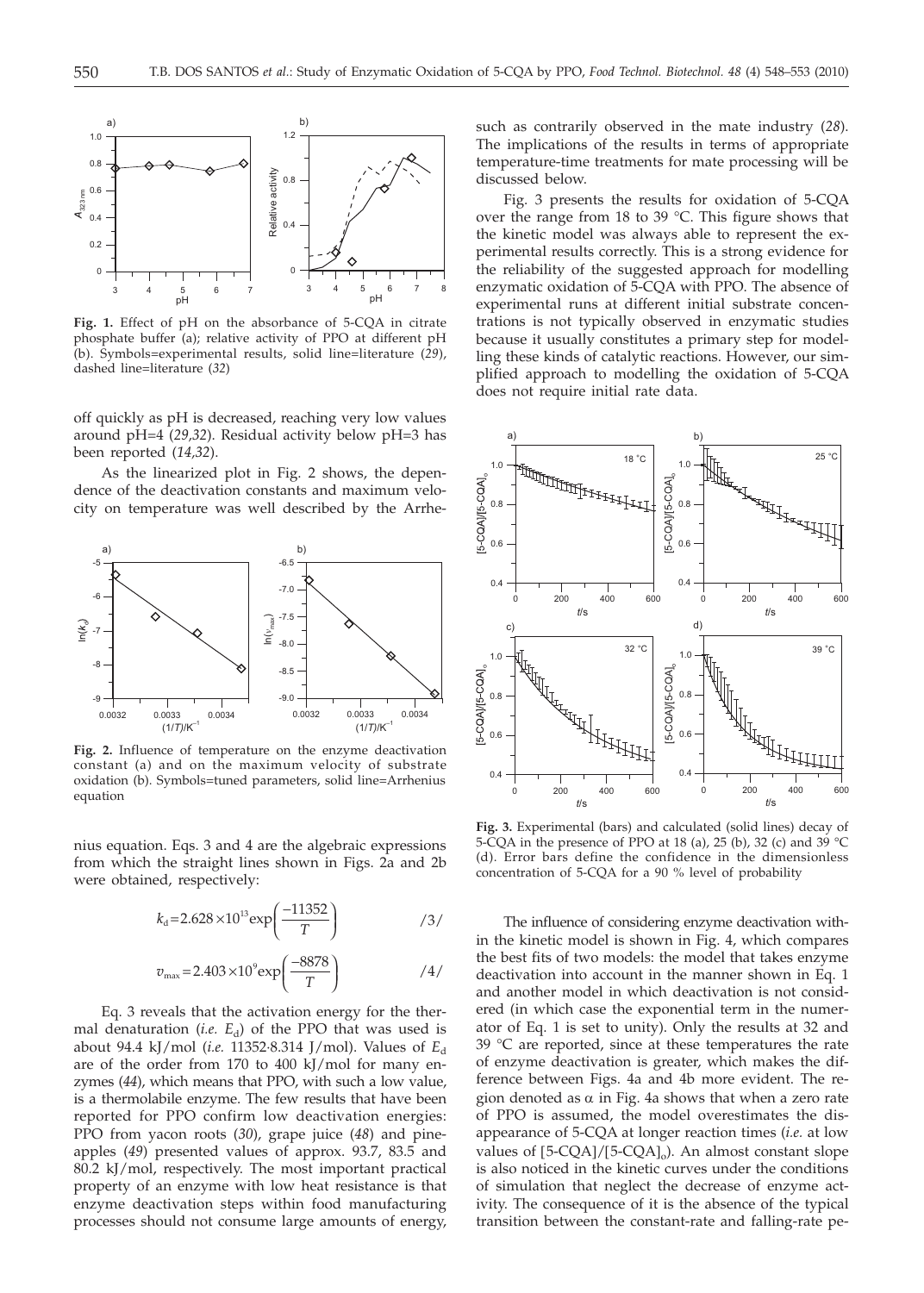riod that represents the zero and first order mechanism of reaction, respectively. The deviation between the experimental and calculated results in the region  $\beta$  (Fig. 4a) is the concrete effect of this finding.



**Fig. 4.** A comparison between experimental and calculated dimensionless concentration of 5-CQA at 32 (hollow squares) and 39 °C (solid diamonds) by neglecting (a) and considering (b) enzyme deactivation

The influence of time and temperature on the ratio of the concentration of active enzyme to the same variable at time zero is described in Fig. 5. The contours are based on the results obtained with Eq. 5:



**Fig. 5.** Influence of reaction time and temperature on the ratio of active enzyme to the same variable at time zero

$$
\frac{[e_{\rm a}]}{[e_{\rm a}]_{\rm o}} = \exp\left[2.628 \times 10^{13} t_{\rm exp}\left(\frac{-11352}{\theta + 273}\right)\right] \tag{5/}
$$

Fig. 5 indicates that reasonably mild conditions are sufficient for almost full enzyme deactivation. The consequence is that thermal processes applied in the food industry to deactivate polyphenol oxidases should not be overly demanding in terms of energy consumption.

The value of  $K<sub>m</sub>$  obtained in the fitting procedure was 0.24 mM, which is in good agreement with the results, ranging from 0.04 to 1.5 mM, obtained by other workers under similar operating conditions (*14,15,30,35*). The close agreement between these data is a further evidence of the reliability of the kinetic modelling approach.

### **Conclusions**

Experiments were carried out to investigate the kinetics of enzymatic oxidation of 5-CQA with polyphenol oxidases. The effect of pH on the enzymatic activity of PPO and the influence of reaction time and temperature on the substrate concentration were experimentally examined. A Michaelis-Menten model that accounts for enzyme deactivation correctly reproduced all the experimental results. The Arrhenius equation was able to describe the dependence of both the maximum velocity and the enzyme deactivation constant on temperature. The results also reveal that the polyphenol oxidase used is a thermolabile enzyme with a low energy of activation for thermal denaturation equal to 94.4 kJ/mol. The kinetic parameters  $K<sub>m</sub>$  and  $E<sub>d</sub>$  were in close agreement with the data available in the literature and obtained under similar operating conditions.

#### **Nomenclature and Abbreviations**

*A*<sub>323 nm</sub> absorbance of aqueous solution of 5-CQA at 323 nm/mAu 5-CQA 5-*o*-caffeoylquinic acid [5-CQA] concentration of 5-*o*-caffeoylquinic acid/(mol/m3 ) [*e*<sub>a</sub>] concentration of active enzyme <br>[*e*<sub>a</sub>]<sub>0</sub> initial concentration of active en [*e*<sub>a</sub>]<sub>o</sub> initial concentration of active enzyme <br>  $E_d$  energy of activation for thermal denatu energy of activation for thermal denaturation/ (kJ/mol)  $k_d$  deactivation rate constant/s<sup>-1</sup> *K*<sup>m</sup> Michaelis constant for 5-CQA defined in Eq. 1/mM M molar mass of 5-CQA/(g/mol) PPO polyphenol oxidases *T* temperature/K  $\theta$  temperature/°C<br>*t* time/s time/s  $v_{\text{max}}$  maximum rate of reaction at infinite 5-CQA concentration/(mM/s) *X* dimensionless 5-CQA concentration

## **References**

- *1.* M.N. Clifford, J.R. Ramirez-Martinez, Chlorogenic acids and purine alkaloids contents of Maté (*Ilex paraguariensis*) leaf and beverage, *Food Chem. 35* (1990) 13–21.
- *2.* M.N. Clifford, K.L. Johnston, S. Knight, N. Kuhnert, Hierarchical scheme for LC-MS*<sup>n</sup>* identification of chlorogenic acids, *J. Agric. Food Chem. 51* (2003) 2900–2911.
- *3.* C.A.B. De Maria, L.C. Trugo, L.S. De Mariz e Miranda, The content of individual caffeoylquinic acids in edible vegetables, *J. Food Compos. Anal. 12* (1999) 289–292.
- *4.* H. Sakakibara, Y. Honda, S. Nakagawa, H. Ashida, K. Kanazawa, Simultaneous determination of all polyphenols in vegetables, fruits, and teas, *J. Agric. Food Chem. 51* (2003) 571–581.
- *5.* C. Manach, A. Scalbert, C. Morand, C. Rémésy, L. Jiménez, Polyphenols: Food sources and bioavailability, *Am. J. Clin. Nutr. 79* (2004) 727–747.
- *6.* H. Li, N. Xia, I. Brausch, Y. Yao, U. Förstermann, Flavonoids from artichoke (*Cynara scolymus* L.) up-regulate endothelial-type nitric-oxide synthase gene expression in human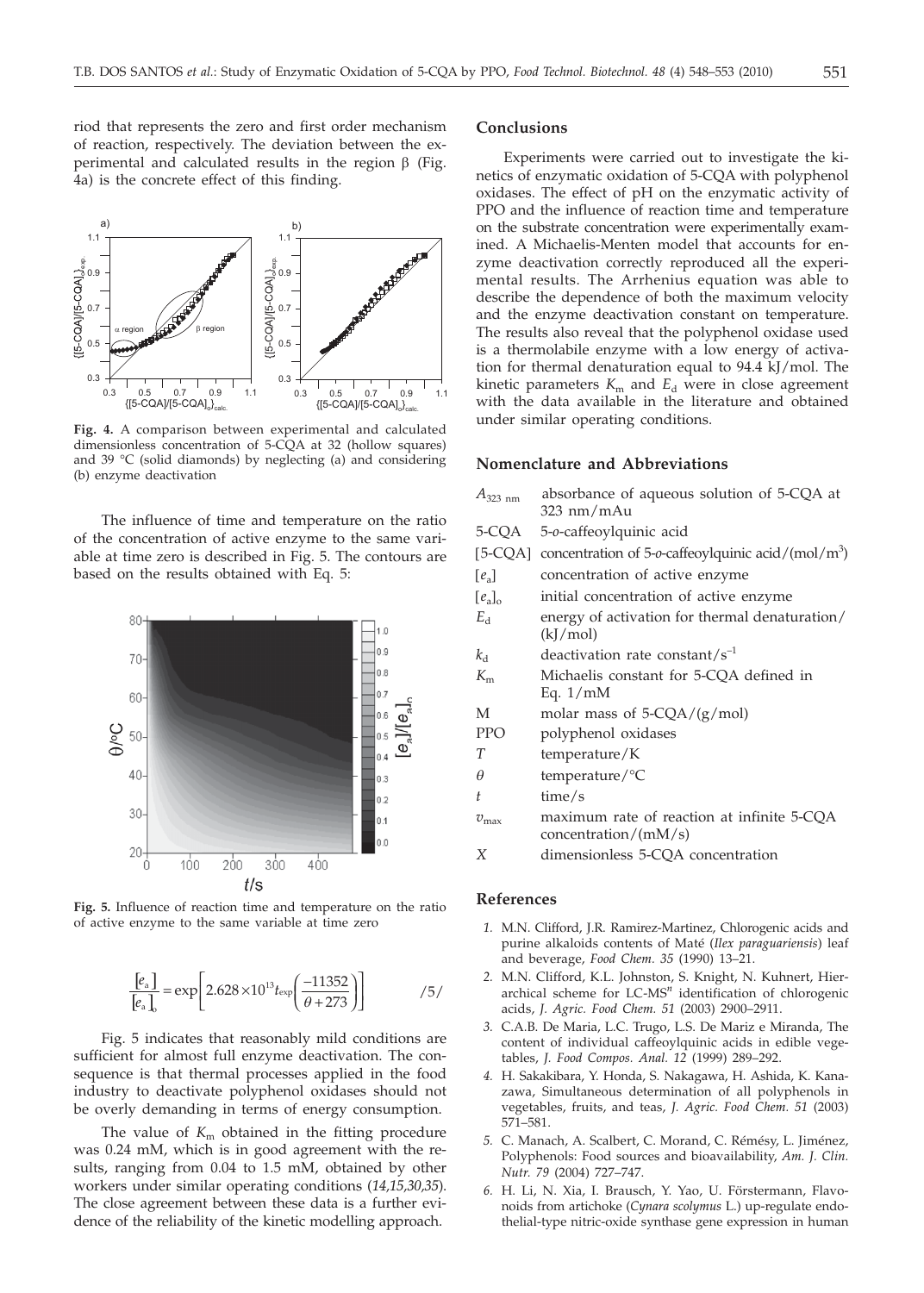endothelial cells, *J. Pharmacol. Exp. Ther. 310* (2004) 926– 932.

- *7.* A. Stalmach, W. Mullen, C. Nagai, A. Crozier, On-line HPLC analysis of the antioxidant activity of phenolic compounds in brewed, paper-filtered coffee, *Braz. J. Plant Physiol. 18* (2006) 253–262.
- *8.* W. Shao, C. Powell, M.N. Clifford, The analysis by HPLC of green, black and Pu'er teas produced in Yunnan, *J. Sci. Food Agric. 69* (1995) 535–540.
- *9.* A. Kiehne, U.H. Engelhardt, Thermospray-LC-MS analysis of various groups of polyphenols in tea. II: Chlorogenic acids, theaflavins and thearubigins, *Z. Lebensm. Unters. Forsch. 202* (1996) 299–302.
- *10.* O. Negishi, Y. Negishi, F. Yamaguchi, T. Sugahara, Deodorization with Ku-ding-cha containing a large amount of caffeoyl quinic acid derivatives, *J. Agric. Food Chem. 52* (2004) 5513–5518.
- *11.* R. Filip, S.B. Lotito, G. Ferraro, C.G. Fraga, Antioxidant activity of *Ilex paraguariensis* and related species, *Nutr. Res. 20* (2000) 1437–1446.
- *12.* O.P. Tamasi, R. Filip, G. Ferraro, A.M. Calviño, Total polyphenol content and perceived astringency of yerba mate '*Ilex paraguariensis*' infusions, *J. Sens. Stud. 22* (2007) 653–664.
- *13.* M.N. Clifford, Chlorogenic acids and other cinnamates Nature, occurrence, dietary burden, absorption and metabolism, *J. Sci. Food Agric. 80* (2000) 1033–1043.
- *14.* E. Martinez, Z. Duvnjak, Enzymatic degradation of chlorogenic acid using a polyphenol oxidase preparation of the white-rot-fungus *Trametes versicolor* ATCC 42530, *Process Biochem. 41* (2006) 1835–1841.
- *15.* J. Muñoz, F. Garcia-Molina, R. Varon, J.N. Rodriguez-Lopez, P.A. García-Ruiz, F. García-Cánovas, J. Tudela, Kinetic characterization of the oxidation of chlorogenic acid by polyphenol oxidase and peroxidase. Characteristics of the *o*-quinone, *J. Agric. Food Chem. 55* (2007) 920–928.
- *16.* S. Prigent, Interactions of phenolic compounds with globular proteins and their effects on food-related functional properties, *PhD Thesis*, Wageningen University, Wageningen, the Netherlands (2005).
- *17.* D.H.M. Bastos, A.C. Fornari, Y.S. Queiroz, E.A.F.S. Torres, Bioactive compounds content of chimarrão infusions related to the moisture of yerba Maté (*Ilex paraguariensis*) leaves, *Braz. Arch. Biol. Technol. 49* (2006) 399–404.
- *18.* D.P. Rivelli, V.V. da Silva, C.D. Ropke, D.V. Miranda, R.L. Almeida, T.C.H. Sawada, S.B.M. Barros, Simultaneous determination of chlorogenic acid, caffeic acid and caffeine in hydroalcoholic and aqueous extracts of *Ilex paraguariensis* by HPLC and correlation with antioxidant capacity of the extracts by DPPH reduction, *Rev. Bras. Ciênc. Farm. 43* (2007) 215–222.
- *19.* M. Bixby, L. Spieler, T. Menini, A. Gugliucci, *Ilex paraguariensis* extracts are potent inhibitors of nitrosative stress: A comparative study with green tea and wines using a protein nitration model and mammalian cell cytotoxicity, *Life Sci. 77* (2005) 345–358.
- *20.* T. Tanaka, H. Mori, Prevention of experimental tumorigenesis in colon, liver and oral cavity by dietary chlorogenic and cafeic acids, *Seizième Colloque Scientifique International sur le Café, ASIC*, Paris, France (1995) pp. 79–87.
- *21.* L.R. Ferguson, P.J. Harris, Protection against cancer by wheat bran: Role of dietary fibre and phytochemicals, *Eur. J. Cancer Prev. 8* (1999) 17–25.
- *22.* C.J. Dufresne, E.R. Farnworth, A review of latest research findings on the health promotion properties of tea, *J. Nutr. Biochem. 12* (2001) 404–421.
- *23.* S. Wedworth, S. Lynch, Dietary flavonoids in atherosclerosis prevention, *Ann. Pharmacother. 29* (1995) 627–628.
- *24.* M.G.L. Hertog, D. Kroumhout, C. Aravanis, H. Blackburn, R. Buzina, F. Fidanza *et al.*, Flavonoid intake and long- -term risk of coronary heart disease and cancer in the seven countries study, *Arch. Intern. Med. 155* (1995) 381–386.
- *25.* J.A. Vinson, Y.A. Dabbagh, M.M. Serry, J. Jang, Plant flavonoids, especially tea flavonols, are powerful antioxidants using an *in vitro* oxidation model for heart disease, *J. Agric. Food Chem. 43* (1995) 2800–2802.
- *26.* I.A. Gilmour, Tea. Wood & woody biomass use in the agro industries, *Technical Report 1987/2*, Department of Minerals and Energy, Papua New Guinea (1987).
- *27.* S.J. Temple, Control of fluidized bed tea drying, *PhD Thesis*, Wageningen University, Wageningen, the Netherlands (2000).
- *28.* E.F. Zanoelo, A. Abitante, L.A.C. Meleiro, Dynamic modeling and feedback control for conveyors-belt dryers of mate leaves, *J. Food Eng. 84* (2008) 458–468.
- *29.* S. Sellés-Marchart, J. Casado-Vela, R. Bru-Martínez, Isolation of a latent polyphenol oxidase from loquat fruit (*Eriobotrya japonica* Lindl.): Kinetic characterization and comparison with the active form, *Arch. Biochem. Biophys. 446* (2006) 175–185.
- *30.* V.A. Neves, M.A. Da Silva, Polyphenol oxidase from yacon roots (*Smallanthus sonchifolius*), *J. Agric. Food Chem. 55* (2007) 2424–2430.
- *31.* J.D. McCord, A. Kilara, Control of enzymatic browning in processed mushrooms (*Agaricus bisporus*), *J. Food Sci. 48* (1983) 1479–1483.
- *32.* R.O. de Faria, V.R. Moure, W. Balmant, M.A.L.A. Amazonas, N. Krieger, D.A. Mitchell, The tyrosinase produced by *Lentinula boryana* (Berk. & Mont.) Pegler suffers substrate inhibition by L-DOPA, *Food Technol. Biotechnol. 45* (2007) 334–340.
- *33.* W.S. Pierpoint, The enzymic oxidation of chlorogenic acid and some reactions of the quinone produced, *Biochem J. 98* (1966) 567–580.
- *34.* A.M. Mayer, E. Harel, Polyphenol oxidases in plants, *Phytochemistry, 18* (1979) 193–215.
- *35.* M. Goetghebeur, S. Kermasha, Inhibition of polyphenol oxidase by copper-metallothionein from *Aspergillus niger*, *Phytochemistry, 42* (1996) 935–940.
- *36.* G.C. Ceni, Oxidases of mate tea leaves (*Ilex paraguariensis* St. Hill): Extraction, thermal stability and influence of the exposition to microwaves, *MSc Thesis*, Universidade Regional Integrada do Alto-Uruguai e das Missões, Erechim, Brazil (2005) (in Portuguese).
- *37.* G.A. Melo, Coffee polyphenoloxidase purification, its relation with plague resistance and synthesis control of its main substrate, chlorogenic acid, *PhD Thesis*, Universidade Estadual de Campinas, Campinas, Brazil (2005) (in Portuguese).
- *38.* P. Mazzafera, S.P. Robinson, Characterization of polyphenol oxidase in cofee, *Phytochemistry, 55* (2000) 285–296.
- *39.* P.A. Kilmartin, C.F. Hsu, Characterisation of polyphenols in green, oolong, and black teas, and in coffee, using cyclic voltammetry, *Food Chem. 82* (2003) 501–512.
- *40.* K.M. Mdluli, Partial purification and characterisation of polyphenol oxidase and peroxidase from marula fruit (*Sclerocarya birrea* subsp. Caffra), *Food Chem. 92* (2005) 311–323.
- 41. S. Doğan, P. Turan, M. Doğan, Some kinetic properties of polyphenol oxidase from *Thymbra spicata* L. var. spicata, *Process Biochem. 41* (2006) 2379–2385.
- *42.* X. Liu, Y. Gao, X. Peng, B. Yang, H. Xu, J. Zhao, Inactivation of peroxidase and polyphenol oxidase in red beet (*Beta vulgaris* L.) extract with high pressure carbon dioxide, *Innovat. Food Sci. Emerg. Technol. 9* (2008) 24–31.
- *43.* F. Gui, J. Wu, F. Chen, X. Liao, X. Hu, Z. Zhang, Z. Wang, Inactivation of polyphenol oxidases in cloudy apple juice exposed to supercritical carbon dioxide, *Food Chem. 100* (2007) 1678–1685.